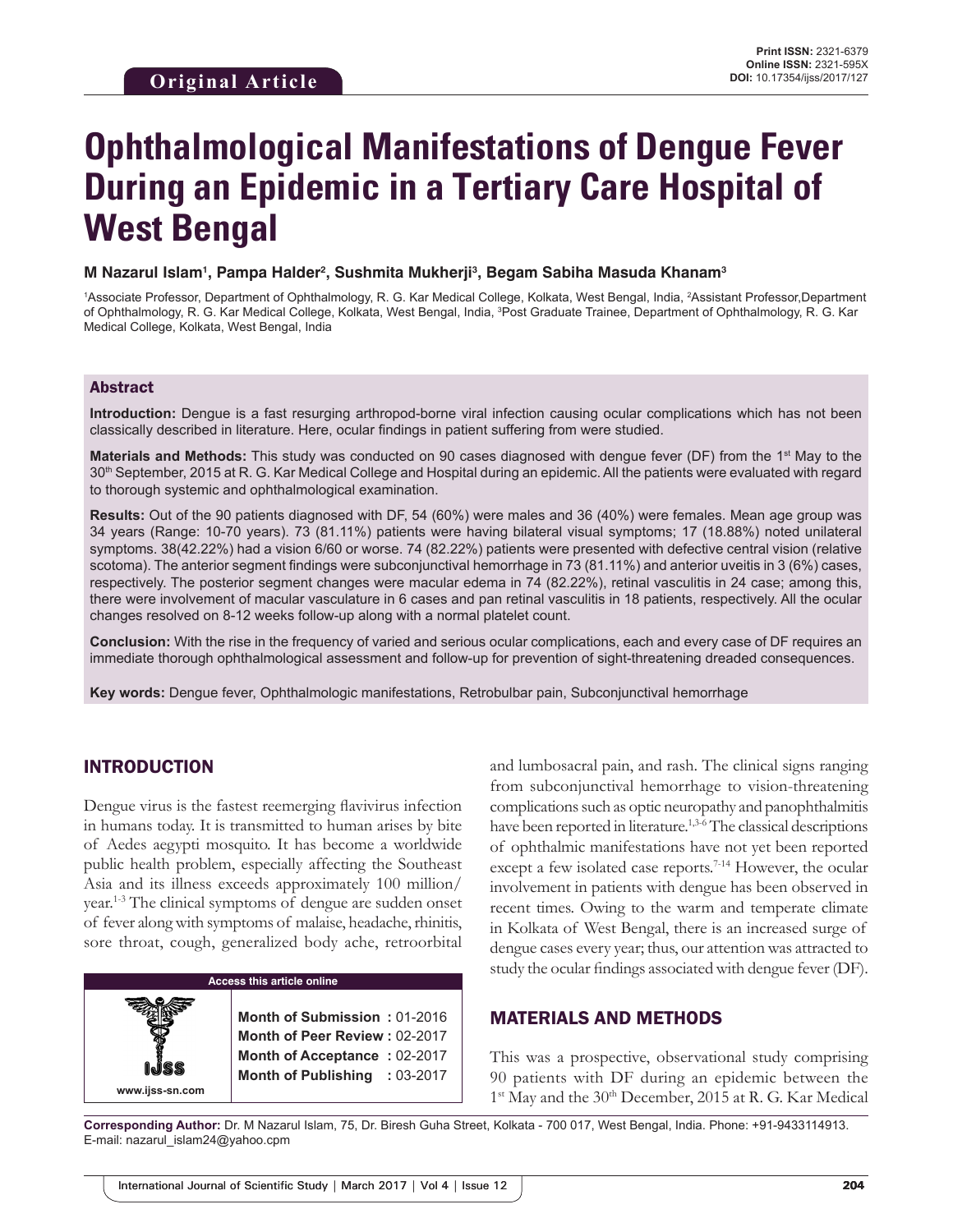Islam and Halder: Ophthalmological Manifestations of Dengue Fever during an Epidemic in a Tertiary Care Hospital of West Bengal

College and Hospital in Kolkata, West Bengal, a state from Eastern India.

The DF and dengue hemorrhagic fever was made on the basis of WHO guidelines, i.e., fever with thrombocytopenia (<100 × 109 cells/L and hemoconcentration (hematocrit>20% above baseline).15 Further confirmation was done by serological assay, i.e., immunoglobulin (IgM) and IgG antibody assay and markedly reduced platelet counts. Adetailed and meticulous clinical history with emphasis on visual symptoms was taken in all patients. Recording of unaided and aided visual acuity was measured with Snellen charts. Following this, a detailed anterior and posterior segment evaluation with the help of Slit-lamp biomicroscopy and direct and indirect ophthalmoscopy, respectively, was carried out for significant ocular changes. The fundus photograph was taken using the fundus camera. All the patients underwent testing of visual fields by Humphrey automated visual field analyzer (HVF) and ocular coherence tomography (OCT), Amsler charting, and fundus fluorescein angiography. Recruited cases were followed up for 12 weeks. Prior informed consents were taken from all the patients.

# RESULTS

Out of the 90 patients diagnosed with DF, 54 (60%) were males and 36 (40%) were females with a mean age of 35 years (10-70 years) as mentioned in Table 1 and Figure 1. All of the patients presented with fever.

#### **Symptoms**

Defective vision was the most common presentation, 73 (81.11%) patients were having bilateral visual symptoms; 17 (18.88%) noted unilateral symptoms. Visual acuity ranged from 6/9 to fingers counting only. 38 (42.22%) had vision 6/60 or worse. 74 (82.22%) patients, who presented with reduced central vision (relative scotoma) confirmed by Amsler charting and automated HVF testing.

#### **Signs**

In majority of cases, the most common anterior segment findings among the patients with DHF were subconjunctival hemorrhages in 37 (81.11%) patients depicting in Table 2 and Figure 1. Anterior uveitis was found in 3(6%) patient as showing in Table 2 and Figure 2. The most common posterior segment findings were macular edema in 74 (82.22%) patients. There was retinal vasculitis in 24 cases; among these patients, 6 (6.66%) involved the macular vasculature and 18 patients had pan retinal vasculitis. Other findings with lesser importance were perifoveal telangiectasia and cotton wool spots at the peripheral retina. Two patients were lost to follow-up, may be due to restoration of vision to premorbidity level. In all the above-mentioned cases, the ocular features resolved over the next 8-12 weeks.

| Table 1: Sex distribution of study population |             |            |  |  |
|-----------------------------------------------|-------------|------------|--|--|
| <b>Total number of patients</b>               | Male $(\%)$ | Female (%) |  |  |
| 90                                            | 54 (60)     | 36(40)     |  |  |

### **Table 2: Various ocular features in dengue patients (***n***=90)**

| <b>Ocular features</b>       | Number of patients (%) |
|------------------------------|------------------------|
| Anterior segment             |                        |
| Subconjunctival haemorrhage  | 73 (81.11)             |
| Anterior uveitis             | 3(6)                   |
| Posterior segment findings   |                        |
| Macular edema                | 74 (82.22)             |
| Retinal vasculitis           | 24                     |
| Macular vasculature          | 6                      |
| <b>Panretinal vasculitis</b> | 18                     |



**Figure 1: Sex distribution in study population**





# **DISCUSSION**

The mechanism of the wide spectrum of ocular findings in DF is not well known. However, it clearly depicts immunemediated process and possibly infective etiology.16 The possible causes of hemorrhage could be reduced platelet count, i.e., thrombocytopenia with coagulation defects, capillary fragility, consumptive coagulopathy, and platelet dysfunction.<sup>6</sup> In this study, we assumed that the increased incidence of visual morbidity was due to the complications